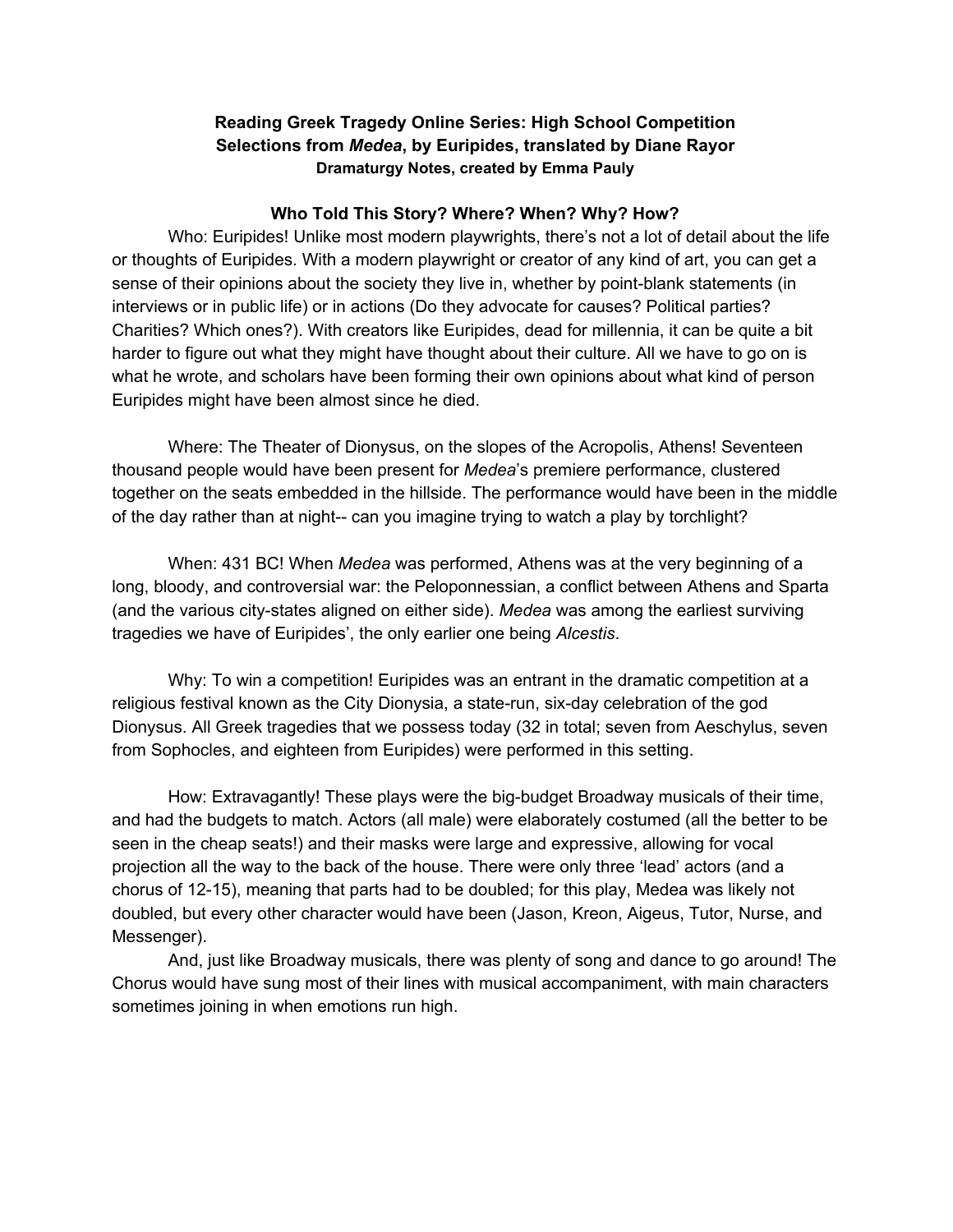## **Who Is This About? (Cast of Characters)**

- **a) Medea,** wife of Jason, mother of his children, daughter of the King of Kolchis, descendent of Helios, god of the Sun
- **b) Jason,** husband of Medea, father of her children
- **c) Creon**, ruler of Corinth, future father-in-law of Jason, father of Jason's new wife
- **d) Aigeus,** ruler of Athens, visitor to Corinth **(cut from these selections)**
- e) **Nurse**, enslaved woman from Kolchis, charged with taking care of both Medea and her children **(cut from these selections)**
- **f) Tutor,** enslaved man from Corinth, charged with the care and keeping of Medea's children **(cut from these selections)**
- **g) Messenger**, an enslaved person in Jason's household **(cut from these selections)**
- **h) Chorus** of Corinthian women
- **i) Children of Medea and Jason**



**Medea in her Dragon-Chariot, Lucanian red-figure calyx krater, 400 BC, attributed to the Policoro Painter, Cleveland Museum of Art**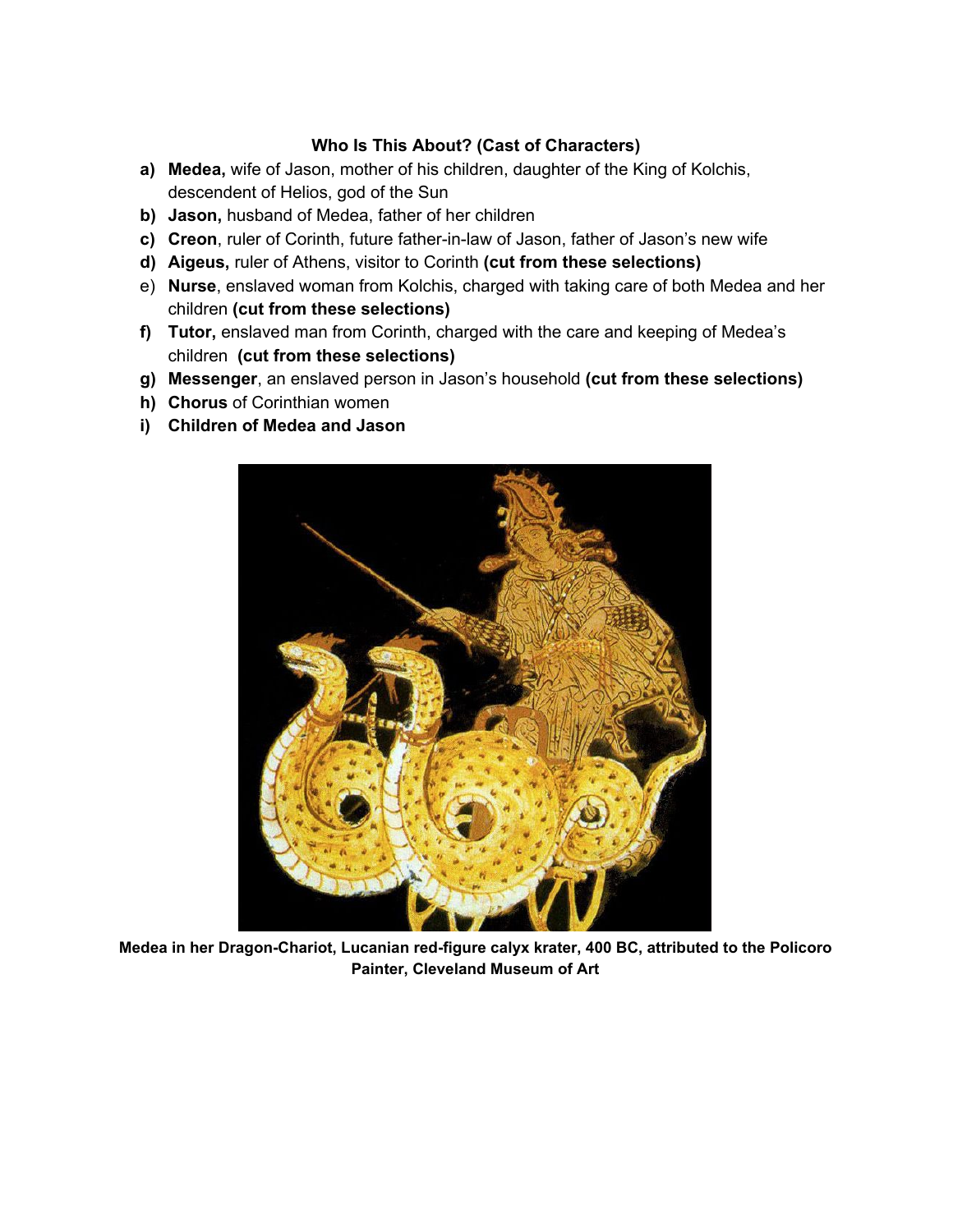

**The Theater of Dionysus in the Summer of 2018, picture taken by dramaturg**

## **How Did We Get Here?**

*Medea* picks up where a very famous story leaves off: Jason and the Argonauts. The story crops up across most of pop culture in one form or another, but here are some bullet-points to get the basic shape of it!

- Jason is born to Aeson, king of a region in Greece known as Iolcus. His uncle (and Aeson's half-brother) Pelias, deposes Aeson and attempts to kill Jason. However, Jason's mother Alcimede sends him away before Aeson can get his hands on him.
- Jason is raised in secret by the centaur Chiron, who teaches him all the ways of heroism. Upon his return to Iolcus, Jason demands the throne that is his by rights, and Pelias sends him on what he hopes to be an impossible quest: to fetch the Golden Fleece, the skin of a magical ram and a priceless treasure. Jason, Pelias hopes, will die before he ever returns home to take the throne away from him.
- Jason accepts the quest and gathers a group of heroes (too many to list here, but some of the most famous include the bard Orpheus, Telamon (father of Ajax), Peleus (father of Achilles), and even Heracles himself!).
- Jason and his band (called the Argonauts, named for the ship *Argo* they travel on) pass through several dangers on their way east, eventually passing through the Hellespont (the strait between Europe and Asia) and arriving in the land of Kolchis (along the Black Sea, in present-day Georgia), where the Fleece is said to be located.
- Time to meet the star of the show! King Aeëtes of Kolchis welcomes Jason and his companions to his court, where they meet his daughter **Medea**. Medea takes after her father's side of the family, especially her grandfather (Helios, the god of the sun) and her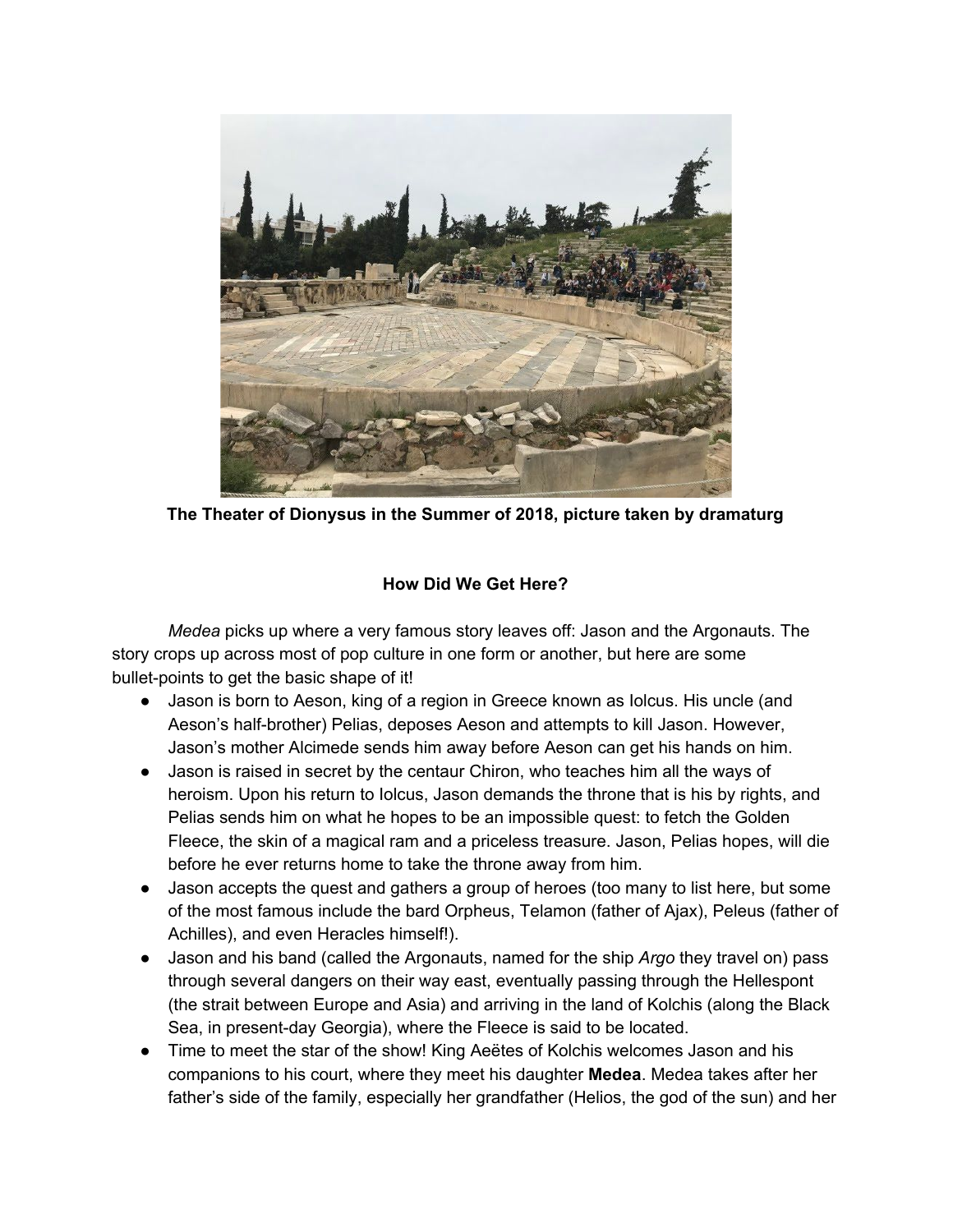aunt Circe (famous for turning men into pigs in Homer's *Odyssey*), and has some magical gifts of her own.

- Depending on the telling, Medea either falls in love with Jason on her own or is shot in the heart by Eros/Cupid himself. Either way, the young princess is *very* into the new young hero in her father's court, and promises to help him obtain the Golden Fleece.
- Aeëtes sets Jason a series of difficult tasks, all of which Medea aids him with (and ensures his survival) until finally Jason seizes the Golden Fleece (guarded by a serpent which Medea drugs into sleep). Jason, the Argonauts, and Medea all flee Kolchis. At an unspecified point in this flight, Medea kills her brother Apsyrtos in order to help Jason escape.
- Upon returning to Iolcus, Medea tricks King Pelias' own daughters into murdering him, falsely claiming that she would magically make him younger in the process. Jason and Medea flee Iolcus and arrive in Korinth, where they are married and bear two children.

Note: As Medea herself states multiple times in the play, it is important to keep in mind that Medea is *foreign*, and the citizens of Korinth treat her differently (and worse) because of that.

### **Previously On...**

Since we're using excerpts from the play rather than the entire text, here are some recaps to give you context for what happens *in* the play before every scene we've selected!

**Before Section 1:** Medea's nurse delivers the prologue of the play, informing the audience of Jason's abandonment of her and his imminent marriage to Kreon's daughter. Medea, the Nurse relates, lies inside the house, inconsolable. The Tutor enters with Medea's children with more bad news; Kreon intends to banish Medea and her children, which Jason intends to allow. Medea's distress is heard from offstage as she wishes for death, loudly enough to summon the Chorus of Korinthian women onstage to ask the Nurse for an update. Eventually, Medea enters the stage, emerging from the house to give the Chorus a piece of her mind. She delivers one of the most famous speeches of the play, including the line Rayor translates as "for I would rather stand in the line of battle three times than give birth once" (250-251). Medea is furious over Jason's betrayal, but things are only about to get worse as Kreon enters.

**Before Section 2:** Kreon exits and the Chorus express their sympathy for Medea, who makes it clear that she has no intention of letting Jason get away unscathed. As of yet, she is unsure of *how* she will implement her revenge, but her anger extends to Kreon, his daughter, and Jason himself.

**Before Section 3:** Jason makes his first entrance onstage, having heard that Medea 'made a scene' with Kreon. Medea lays at Jason's feet all that she has done for him; the help with the Fleece, the murder of Pelias, and leaving behind everything and everyone she knew and loved. She emphasizes how few options she has if she leaves Korinth, to which Jason replies with little sympathy. He argues that Medea has received far more than she has given, having been brought from a barbarian land to Greece, and that he is making the politically advantageous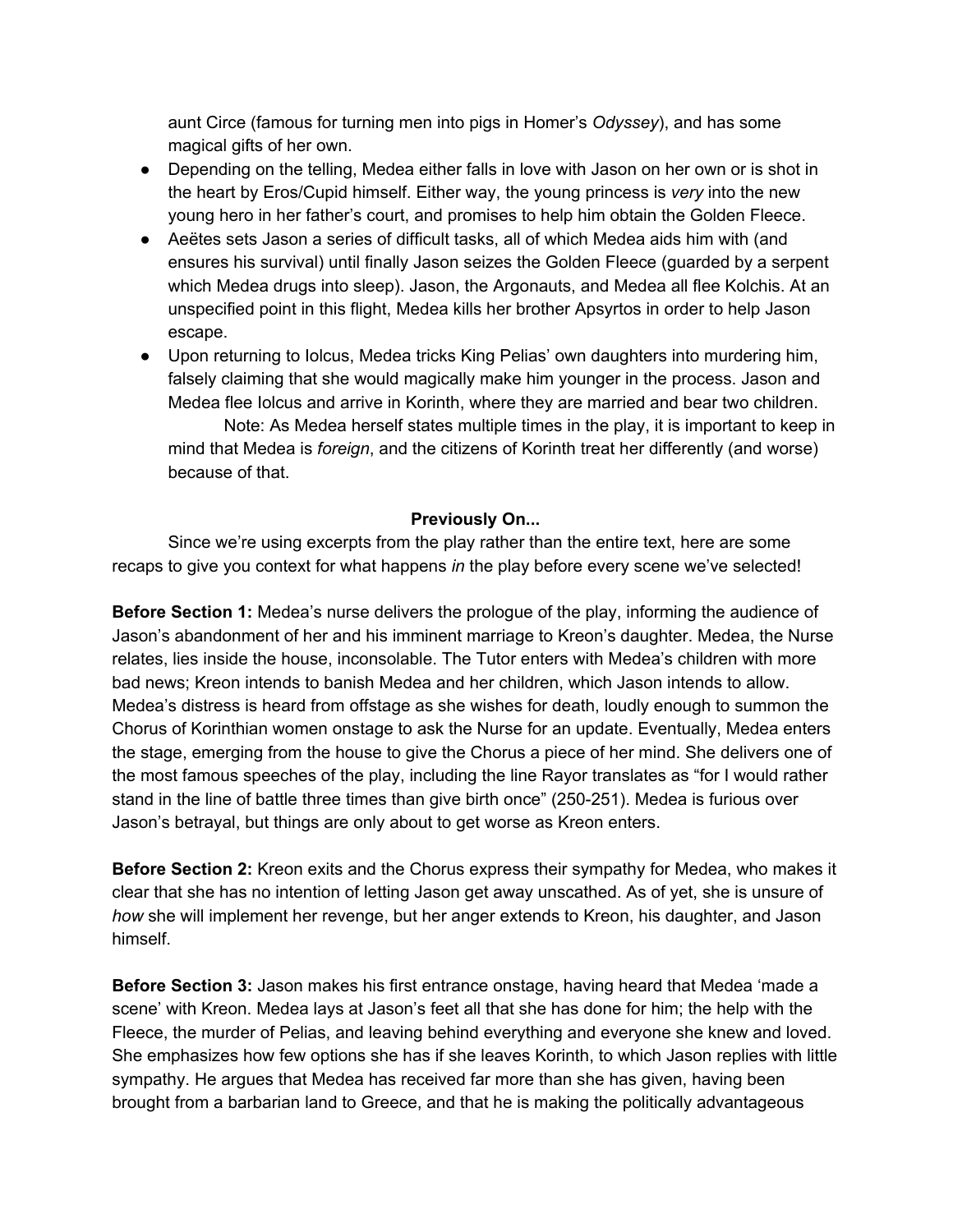mood for their children by marrying into a royal line (ignoring that Medea herself is royalty, just not *Greek*).

**Before Section 4:** The Chorus sing out of *fear* of Aphrodite rather than love; seeing Medea and Jason's impassioned struggles with each other, the Chorus sings for moderation, for peace, and for security. Aigeus, King of Athens, enters the play, and Medea immediately set about securing a contingency plan for herself and her children. Aigeus is childless and Medea, seeing an opportunity, offers her services in exchange for an oath from Aigeus to see her safely ensconced in Athens. He swears and exits, with Medea promising to follow shortly after. Medea then outlines her new plan to the chorus: to kill Jason's new bride with poisoned bridal-gifts and, finally, her own children. The Chorus react with shock and horror and Medea justifies her decision, saying that it is the best revenge she can muster against Jason. Medea asks that Jason be summoned and the Chorus sings, again, their horror at Medea's plan, begging her to recant. Jason re-enters and Medea plays her part to the hilt; she begs Jason for forgiveness, takes back her anger, and tells Jason she intends to leave the children with him in Athens and bestow gifts upon his new bride.

**Before Section 5:** The Chorus react with appropriate dread as Medea's children bear their poisoned cargo away; the Tutor re-enters with the children to confirm the bride's receipt of her gifts. Medea sends the Tutor away to address her children alone (save for the Chorus).

**Before Section 6:** The Chorus sing the evils, pains and sorrows of bearing children before a Messenger breaks in on the scene, bringing Medea the news she has been waiting for--Jason's new bride is dead, as is her father Kreon. The messenger-speech that follows is a detailed, gruesome recounting of the young woman's fiery demise. Medea, unsatisfied with those two deaths, steels herself once more as she enters the house to do her last and greatest act of violence in the play.



**Medea (left) kills one of her children (right), Campanian red-figure neck-amphora, 330 BC, Louvre**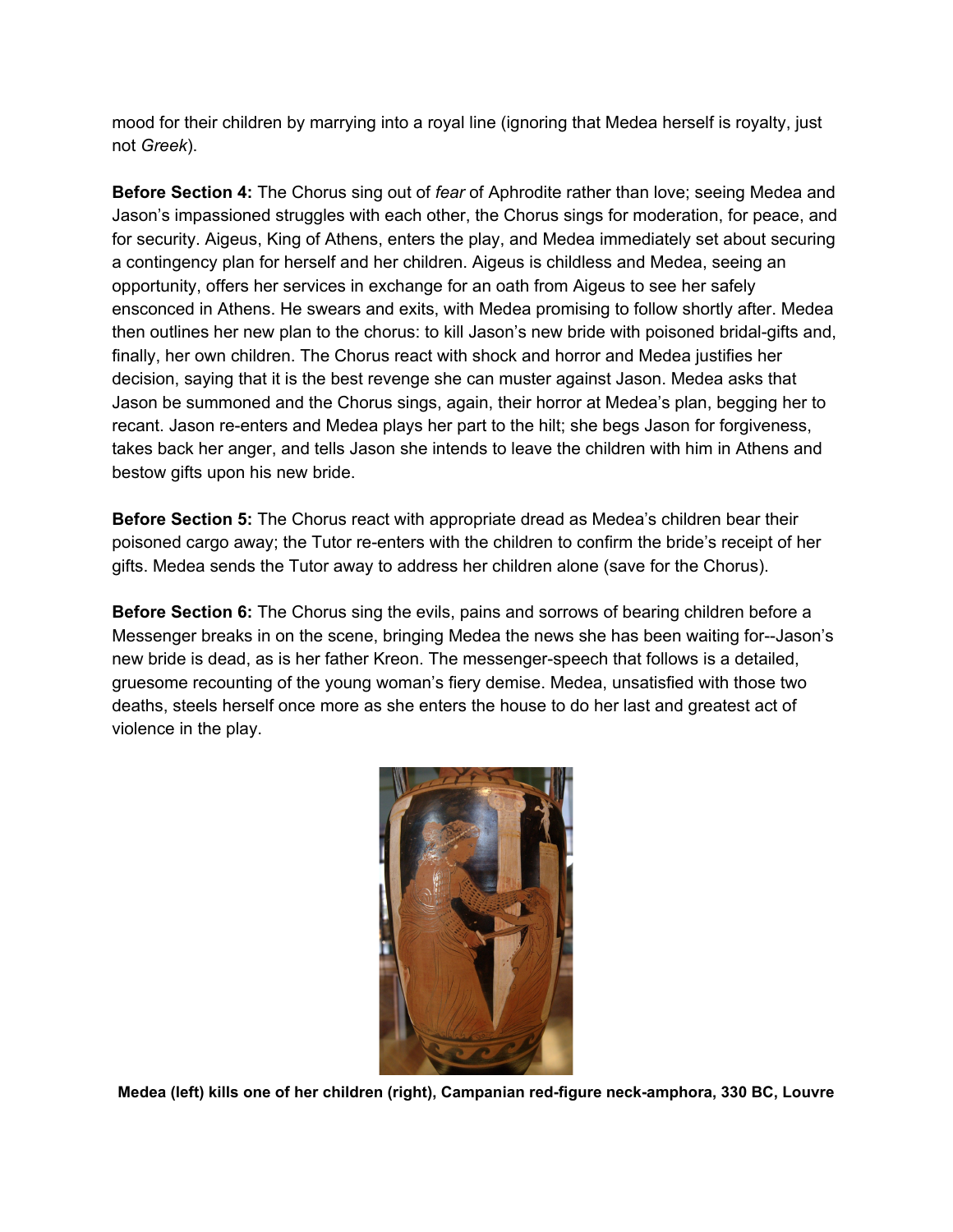#### **Textual References**

Check here for explanations of references to people, places, or concepts in the text that might be good to know!

- **a) "No, I beg you by your knees, by your newlywed daughter":** Medea here invokes the Greek idea of suppliancy, or asking for mercy/favors/etc. Medea has not actually *touched* Kreon in this instance; if she had, he would have been subject to, in Diane Rayor's words "a powerful and binding ritual act" and been obligated to give Medea what she asked for. Touching of the face or knees were seen as powerful acts of supplication, something Medea here invokes with word alone. She does, however, touch Kreon *later* in the scene ("Then why still pressure me by not releasing my hand?"), and still he denies her.
- **b) "Zeus-born light, hold her/...and bloodstained avenging Fury":** A more direct invocation of the Furies, also known as the Erinyes or Eumenides. Primordial spirits of vengeance and retribution, the Furies are most famous for hounding kinslayers into madness. Medea's framing by the Chorus *as* a Fury carries some dissonance with it, as she is engaged in the very act the Furies hate the most.
- **c) "Leaving the most inhospitable/strait of the dark Clashing Rocks":** The Nurse invokes these same Clashing Rocks in her prologue-speech, the most famous obstacle that the *Argo* faced on its journey to and from Kolchis. The rocks supposedly framed the Bosporos, slamming together with deadly force whenever a ship passed between them. Jason, it is said, loosed a dove to time precisely how long he would need, and skillfully commanded the Argonauts through the passage.
- **d) "When Zeus' wife Hera drove Ino mad…":** This is a reference to the story of Ino and Athamas, the former a daughter of Kadmos and princess of Thebes, the latter her husband. Though their story also features the origin of the Golden Fleece itself, the story referenced here comes from a bit later in their history. Ino was the sister of Semele, a figure best known for her fiery death and her illustrious son, born from the ashes after a brief incubation in the thigh of Zeus: the god Dionysus. When Dionysus was born, he needed to be hidden from the wrath of Hera, a task which Ino and Athamas ended up with. They tried to raise the baby god along with their own children, but Hera (as Hera is wont to do) discovered the child and struck Athamas and Ino with madness. Frenzied, Ino hurled herself into the sea along with her children, killing them all. In most tellings, Ino kills only one son (and Athamas the other), but Euripides may have given her both in order to draw a closer parallel with Medea herself.
- **e) "***Oimoi***, what can I do? Where run from mother's hands?":** This is a word that the translator has chosen to carry over directly from the original Greek due to its difficulty in translation. Greek tragedy is full of interjections and small, expressive words that are more sounds than actual vocabulary. *Oimoi* is an expression of grief or suffering, most often rendered as 'woe is me' or 'alas'.